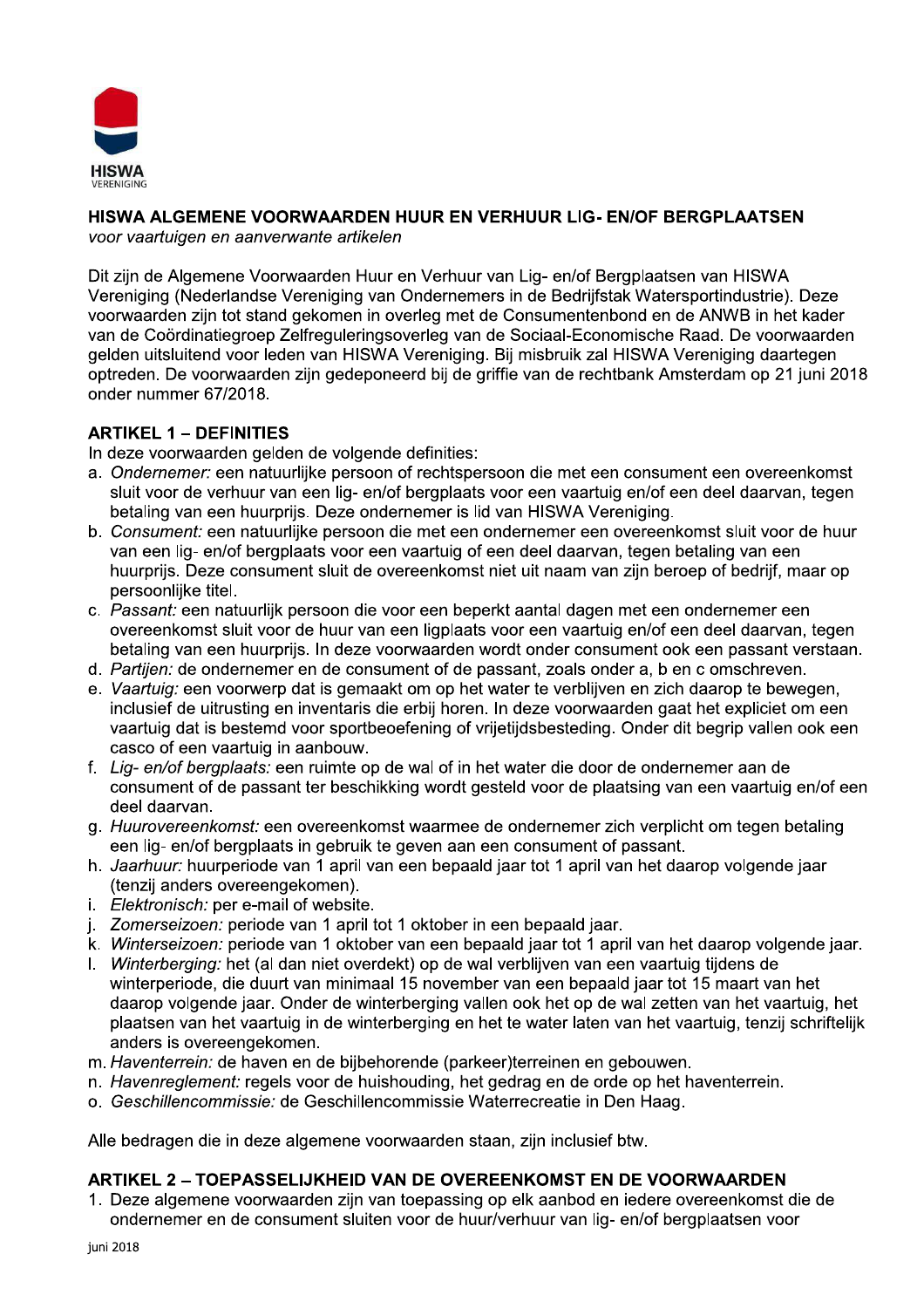vaartuigen en aanverwante artikelen.

- 2. De huurovereenkomst is niet alleen van toepassing op de lig-/bergplaats voor het vaartuig, maar ook op de ruimte die nodig is om maximaal één bijboot of zeilplank te stallen die bij het vaartuig hoort. Dit geldt niet als de ingenomen ruimte daardoor groter is dan de ruimte die de ondernemer aan de consument heeft verhuurd.
- 3. Als de huurovereenkomst slechts voor één of enkele dagen wordt gesloten en de huurprijs per dag in rekening wordt gebracht, moet de consument de huurprijs per direct betalen. De artikelen 5, 6 lid 1. 7 en 8 van deze voorwaarden zijn in dat geval niet van toepassing.

#### **ARTIKEL 3 - AANBOD/OFFERTE**

- 1. De ondernemer brengt zijn aanbod of offerte mondeling, schriftelijk of elektronisch uit.
- 2. Een mondeling aanbod vervalt als het niet onmiddellijk wordt geaccepteerd, behalve als de ondernemer direct een termijn heeft gegeven om het aanbod te accepteren.
- 3. Op een schriftelijk of elektronisch aanbod moet een dagtekening staan. Wordt er in het aanbod een geldigheidstermijn genoemd, dan mag de ondernemer zijn aanbod binnen die termijn niet veranderen of intrekken. Wordt er geen termijn genoemd, dan mag de ondernemer zijn aanbod niet veranderen of intrekken tot en met 14 dagen na de dagtekening.
- 4. Het aanbod bevat een volledige en nauwkeurige omschrijving van de te huren lig- of bergplaats en vermeldt in ieder geval de huursom en de huurperiode, inclusief de mogelijkheden voor verlenging en beëindiging.
- 5. Bij elk aanbod geeft de ondernemer een exemplaar van deze algemene voorwaarden aan de consument.

### **ARTIKEL 4 - OVEREENKOMST**

- 1. Er is sprake van een overeenkomst zodra de consument het aanbod van de ondernemer accepteert. Accepteert hij dit aanbod elektronisch, dan stuurt de ondernemer elektronisch een bevestiging naar de consument.
- 2. Elke overeenkomst wordt bij voorkeur schriftelijk of elektronisch vastgelegd.
- 3. Bij een schriftelijke overeenkomst moet de ondernemer altijd een afschrift aan de consument geven.

#### **ARTIKEL 5 - HUURSOM**

- 1. Bij het sluiten van de overeenkomst kan de ondernemer met de consument een vooruitbetaling afspreken van:
	- maximaal 50% van de huursom bij een boeking binnen 3 maanden vóór aanvang van de huurperiode:
	- maximaal 25% van de huursom bij een boeking langer dan 3 maanden vóór aanvang van de huurperiode.
- 2. Als de consument tijdelijk geen gebruikmaakt van de gehuurde lig- of bergplaats, blijft hij toch de totale huursom verschuldigd.
- 3. Als een vaartuig na de periode van de winterberging niet te water hoeft te worden gelaten, moet de consument een nader te bepalen, aangepaste huursom betalen voor de ingenomen ruimte. Deze huursom staat los van de vergoeding die de consument moet betalen voor de noodzakelijke verplaatsingskosten.

### **ARTIKEL 6 - BETALINGSVOORWAARDEN**

- 1. De consument moet de huursom betalen binnen 14 dagen na ontvangst van de factuur, maar in jeder geval op de aanvangsdatum van de overeengekomen huurperjode. Hij kan de huursom betalen op het kantoor van de ondernemer of door het geld over te maken naar een bankrekening die door de ondernemer wordt bepaald.
- 2. Als de consument niet op tijd betaalt, is hij in verzuim zonder dat de ondernemer hem in gebreke hoeft te stellen. Toch stuurt de ondernemer na het verstrijken van de betalingsdatum nog één kosteloze betalingsherinnering naar de consument. Daarin wijst hij de consument op zijn verzuim en geeft hij hem alsnog de gelegenheid om de rekening binnen 14 dagen te betalen. In de betalingsherinnering maakt de ondernemer ook melding van de buitengerechtelijke incassokosten die de consument bij niet tijdige betaling verschuldigd is.
- 3. Is de 14-dagentermijn die in lid 2 genoemd is, verlopen en heeft de consument nog niet betaald, dan is de ondernemer bevoegd om betaling van het verschuldigde bedrag te eisen, zonder dat hij de consument verder in gebreke hoeft te stellen. De buitengerechtelijke incassokosten die daaraan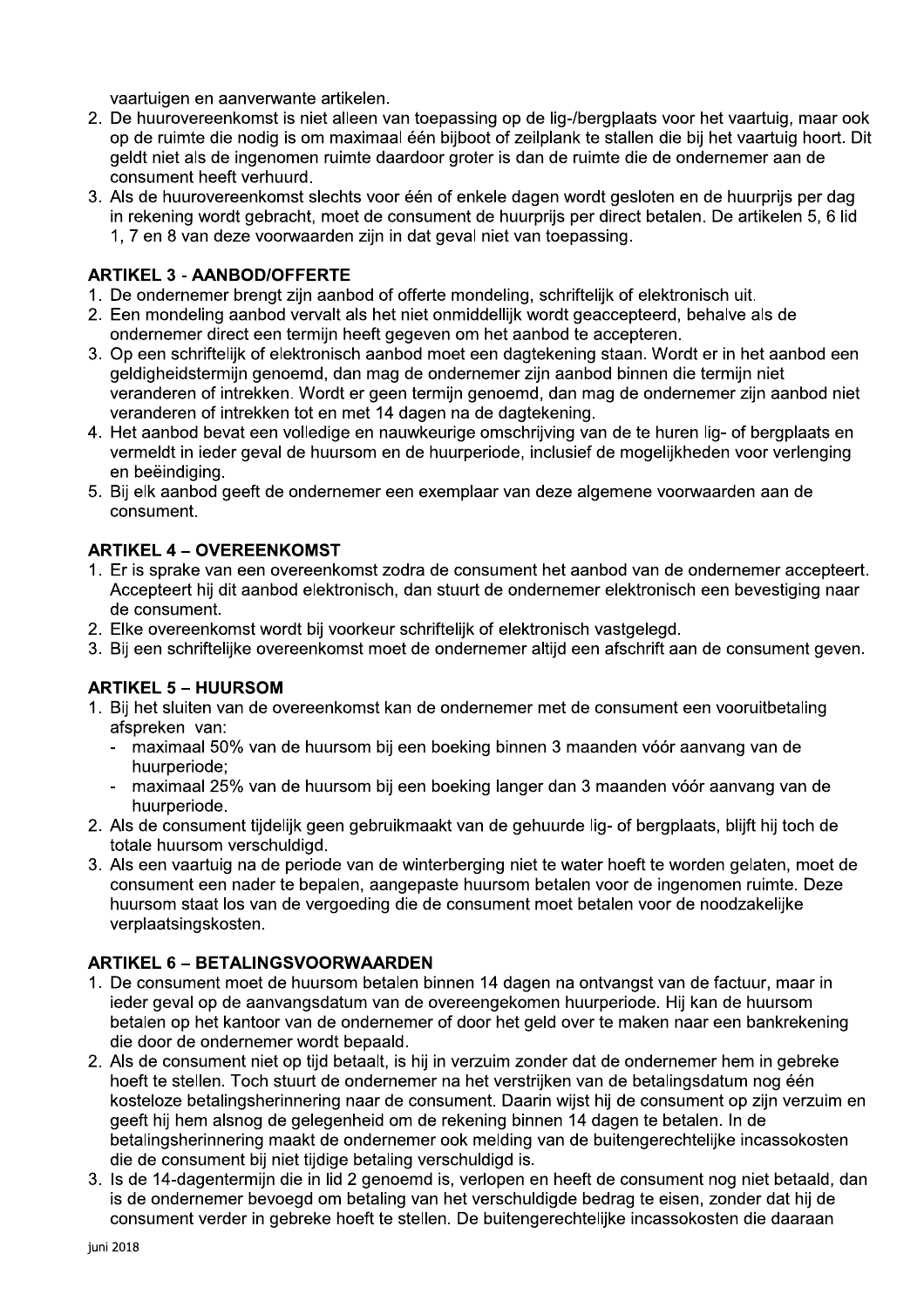verbonden zijn, mag hij naar redelijkheid in rekening brengen bij de consument. Hiervoor gelden maximumbedragen die staan in het Besluit vergoeding buitengerechtelijke incassokosten. Onder voorbehoud van wettelijke wijzigingen zijn deze maximumbedragen vastgesteld op:

- 15% over de eerste € 2.500,-, met een minimum van € 40,-;
- $-10\%$  over de volgende  $\in 2.500,$ -;
- $-5\%$  over de volgende  $\epsilon$  5.000,-;
- $-1\%$  over de volgende  $\epsilon$  190.000.-:
- $-0.5\%$  over het meerdere, met een maximum van  $\epsilon$  6.775.-

#### **ARTIKEL 7 - ANNULERING EERSTE HUUROVEREENKOMST**

De consument kan vóórdat de eerste huurperiode begint, de huurovereenkomst annuleren. Hij moet dit dan zo spoedig mogelijk schriftelijk of elektronisch aan de ondernemer laten weten. De consument is in dat geval de volgende kosten verschuldigd:

- 25% van de overeengekomen huursom bij annulering tot 3 maanden vóór aanvang van de huurperiode:
- 50% van de overeengekomen huursom bij annulering binnen 3 maanden tot 2 weken vóór aanvang van de huurperiode:
- de volledige overeengekomen huursom bij annulering binnen 2 weken vóór aanvang van de huurperiode.

### **ARTIKEL 8 - OPZEGGING, DUUR EN VERLENGING VAN DE HUUR**

- 1. De partijen gaan de huurovereenkomst aan voor een periode van 1 jaar. Dit jaar duurt van 1 april tot 1 april van het daarop volgende jaar, tenzij de partijen iets anders overeenkomen.
- 2. Een huurovereenkomst voor één jaar of voor een zomer- of winterseizoen wordt aan het einde van die periode stilzwijgend voor dezelfde periode verlengd. Daarbij blijven dezelfde voorwaarden gelden, tenzij de ondernemer lid 3 toepast. Deze verlenging gaat niet door als een van de partijen de overeenkomst uiterlijk 3 maanden vóór het begin van de nieuwe huurperiode schriftelijk of elektronisch opzeat.
- 3. De ondernemer kan uiterlijk 3 maanden vóór het begin van de nieuwe huurperiode de huursom wijzigen. In dat geval heeft de consument het recht om binnen 21 dagen na ontvangst van dit bericht alsnog de huurovereenkomst op te zeggen. Hij heeft dit recht niet als de ondernemer de huursom wijzigt vanwege een lastenverzwaring aan zijn kant, die het gevolg is van een wijziging van belastingen, heffingen en dergelijke zaken, die ook de consument betreffen.

### ARTIKEL 9 - RETENTIERECHT EN RECHT VAN VERKOOP BIJ NIET BETALEN

- 1. Als de consument de huursom niet op tijd betaalt, kan de ondernemer gebruikmaken van het retentierecht. Dit houdt in dat de ondernemer het vaartuig bij zich kan houden, totdat de consument het totaal verschuldigde bedrag heeft betaald, inclusief de kosten die uit het retentierecht voortvloeien.
- 2. Het retentierecht van de ondernemer vervalt als:
	- er sprake is van een geschil zoals bedoeld in artikel 13 van deze voorwaarden; en
	- de consument het geschil heeft gemeld bij de Geschillencommissie die genoemd is in artikel 15 van deze voorwaarden; en
	- deze commissie aan de ondernemer heeft bevestigd dat de consument het verschuldigde bedrag bij de commissie in depot heeft gestort.
	- In dat geval mag de ondernemer het vaartuig niet langer bij zich houden.
- 3. Betaalt de consument het verschuldigde bedrag na sommatie niet, dan heeft de ondernemer het recht om het vaartuig te verkopen en te leveren, zonder dat hij daarvoor naar de rechter hoeft te gaan. Dat kan hij alleen doen als aan alle 3 de volgende voorwaarden is voldaan:
	- a. De waarde van het vaartuig, inclusief alle daarvoor bestemde materialen en toebehoren, mag niet meer bedragen dan € 10.000.-.
	- b. De ondernemer moet de consument per aangetekende brief hebben aangemaand om het verschuldigde bedrag te betalen en daarna moeten minimaal 6 maanden zijn verstreken waarin de consument niet heeft betaald en/of niet schriftelijk en gemotiveerd tegen de vordering is ingegaan.
	- c. Na het verstrijken van de genoemde termijn van 6 maanden moet de ondernemer de consument per deurwaardersexploot opnieuw hebben aangemaand om het verschuldigde bedrag binnen 21 dagen te betalen, waarna de consument opnieuw niet heeft betaald.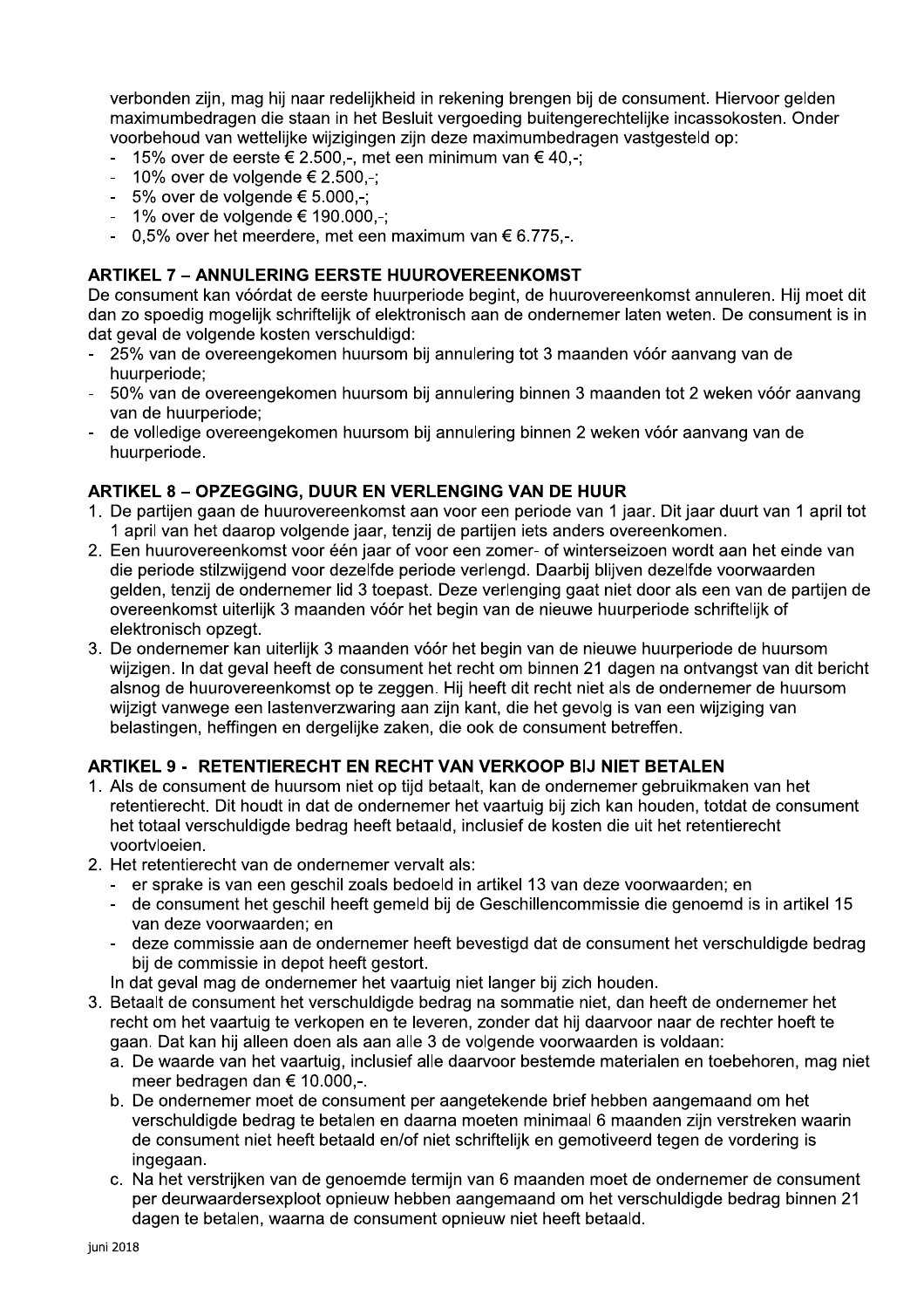- 4. Het recht om het vaartuig te verkopen vervalt als de consument het geschil heeft gemeld bij de Geschillencommissie en het verschuldigde bedrag bij deze commissie in depot heeft gestort. Het gaat hier om de Geschillencommissie die genoemd is in artikel 15 van deze voorwaarden.
- 5. Is de verkoopopbrengst van het vaartuig hoger dan het bedrag dat de consument aan de ondernemer verschuldigd was, dan moet de ondernemer dit verschil zo mogelijk aan de consument betalen.
- 6. Is het vaartuig verkocht en staat het nog te boek op naam van de consument, dan is de consument verplicht om mee te werken aan de beëindiging van deze teboekstelling op zijn naam.

#### ARTIKEL 10 - BIJZONDERE RECHTEN EN VERPLICHTINGEN VAN DE CONSUMENT

- 1. De consument moet het havenreglement en de aanwijzingen in de huurovereenkomst van of namens de ondernemer nakomen.
- 2. De consument is verplicht om zijn vaartuig in een goede staat van onderhoud te houden.
- 3. Als er verschillen zijn tussen deze algemene voorwaarden en het havenreglement, gaan deze algemene voorwaarden voor.
- 4. Als de consument op het haventerrein werkzaamheden aan zijn vaartuig wil verrichten die niet onder het dagelijkse onderhoud vallen, heeft hij daarvoor toestemming nodig van de ondernemer. Die toestemming is ook nodig voor alle werkzaamheden van derden, behalve als het gaat om garantiewerkzaamheden van of namens de leverancier. In het laatste geval moet de ondernemer, na kennisgeving, toelaten dat deze derden ter plaatse hun werkzaamheden verrichten.
- 5. Het is niet toegestaan om de gehuurde lig- en/of bergplaats in onderhuur of bruikleen te geven.
- 6. Het is de consument verboden om het vaartuig dat in de haven is afgemeerd of de ligplaats daarvan voor commerciële activiteiten te gebruiken. Ook mag hij in de haven en/of op het vaartuig geen borden, mededelingen, aanduidingen etc. plaatsen, die gericht zijn op een commerciële activiteit. Daarnaast is het verboden om het vaartuig in de haven te koop aan te bieden.
- 7. De consument is verplicht om zijn vaartuig en toebehoren tegen wettelijke aansprakelijkheid te verzekeren in de periode dat hij gebruikmaakt van de lig- en/of bergplaats. De ondernemer heeft het recht om de betreffende polis van de huurder in te zien.
- 8. De consument wordt geadviseerd om zijn vaartuig en toebehoren ook tegen cascoschade te verzekeren.

### **ARTIKEL 11 - BIJZONDERE RECHTEN EN VERPLICHTINGEN VAN DE ONDERNEMER**

- 1. De ondernemer is verplicht om behoorlijk toezicht te houden om de goede gang van zaken op het haventerrein en op de vaartuigen te handhaven.
- 2. Als er gevaar dreigt voor schade of voor de veiligheid, heeft de ondernemer het recht om op kosten van de consument de noodzakelijke voorzieningen te treffen. Bij spoedgevallen mag de ondernemer dit zonder waarschuwing doen. In alle andere gevallen mag hij dit pas doen als hij de consument heeft gewaarschuwd en de consument daar niet binnen een redelijke termijn gehoor aan heeft aeaeven.
- 3. De ondernemer mag een vrijgekomen ligplaats verhuren als de consument hierdoor op geen enkele wijze in zijn huurrechten wordt gestoord.

### **ARTIKEL 12 - AANSPRAKELIJKHEID EN RISICO**

- 1. De ondernemer is tegenover de consument alleen aansprakelijk voor schade aan het vaartuig of andere gestalde zaken, als die schade het gevolg is van een tekortkoming die is toe te rekenen aan de ondernemer of aan personen die voor hem werken. Hieronder vallen zowel personen die bij de ondernemer in dienst zijn als personen die door de ondernemer zijn aangesteld voor de uitvoering van werkzaamheden.
- 2. Als het gaat om de wederzijdse verplichtingen, de aansprakelijkheid en het risico conformeren de partijen zich over en weer aan de wettelijke bepalingen die betrekking hebben op de huurovereenkomst. Dit geldt ongeacht de kwalificatie van de overeenkomst en voor zover in deze voorwaarden geen bepaling is opgenomen die van de wettelijke bepalingen afwijkt.
- 3. De consument moet zelf zorgen voor een afdoende verzekering van zijn vaartujg(en). De ondernemer verzekert de vaartuigen niet. Als de consument zijn vaartuig(en) niet afdoende verzekert tegen cascoschade, komt de schade voor zijn eigen risico.
- 4. De consument is tegenover de ondernemer alleen aansprakelijk voor schade die het gevolg is van een tekortkoming die is toe te rekenen aan de consument zelf, aan zijn gezinsleden of aan andere personen die de consument heeft uitgenodigd.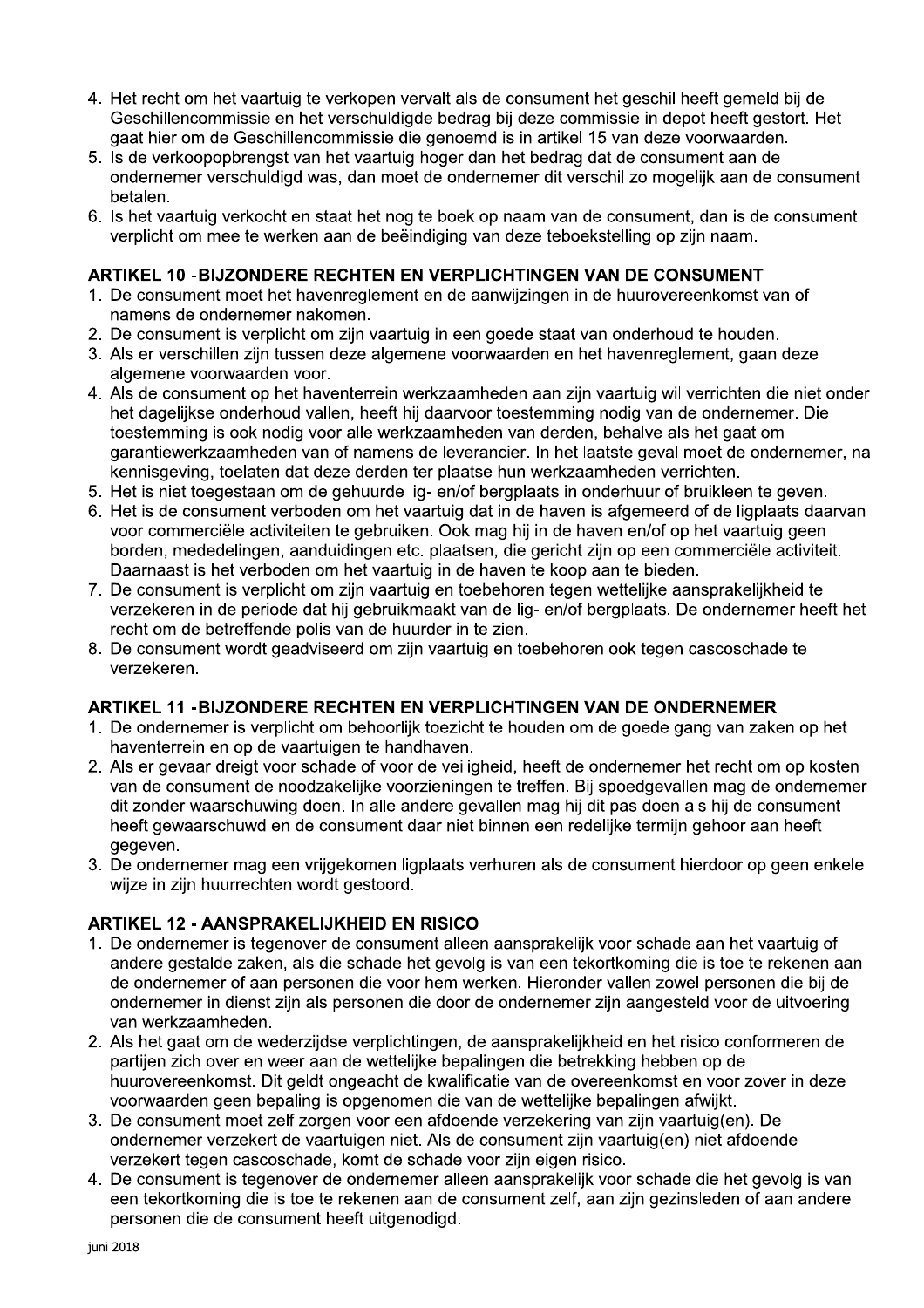# **ARTIKEL 13 - KLACHTEN**

- 1. Als de consument klachten heeft over de uitvoering van de overeenkomst, dan moet hij deze per brief of elektronisch aan de ondernemer melden. Dit moet hij doen binnen bekwame (gepaste) tijd nadat hij de tekortkoming heeft geconstateerd of had kunnen constateren. Hij moet de klachten voldoende omschrijven en toelichten.
- 2. Als de consument klachten heeft over een factuur, moet hij die bij voorkeur per brief aan de ondernemer melden. Dit moet hij doen binnen bekwame (gepaste) tijd nadat hij de betreffende factuur heeft ontvangen. Hij moet de klachten in zijn brief voldoende omschrijven en toelichten.
- 3. Als de consument zijn klacht niet tijdig indient, kan dat ertoe leiden dat hij zijn rechten op dit gebied verliest. Kan het feit dat hij niet tijdig heeft geklaagd niet in redelijkheid aan de consument worden toegerekend, dan behoudt hij zijn rechten.
- 4. Als duidelijk is geworden dat de klacht niet in onderling overleg kan worden opgelost, is er sprake van een geschil.

# **ARTIKEL 14 - ONTBINDING OVEREENKOMST**

Als een van de partijen haar verplichtingen uit deze overeenkomst niet nakomt en er daarbij sprake is van een wezenlijke wanprestatie of toerekenbare tekortkoming, is de andere partij bevoegd om de huurovereenkomst onmiddellijk te ontbinden, zonder dat hij daarvoor naar de rechter hoeft te gaan. Dit doet niets af aan het recht van deze partij om nakoming van de verplichtingen te vorderen. Bij ontbinding van de huurovereenkomst wegens een wezenlijke wanprestatie of een toerekenbare tekortkoming, kan aanspraak worden gemaakt op een vergoeding van eventuele schade en op betaling van alle vorderingen, inclusief de vorderingen die niet direct opeisbaar zijn.

### **ARTIKEL 15 - GESCHILLENREGELING**

- 1. Als de consument en de ondernemer een geschil hebben, kan elk van beiden dit geschil voorleggen aan de Geschillencommissie Waterrecreatie, Bordewijklaan 46, Postbus 90600, 2509 LP Den Haag (www.sqc.nl). Hiervoor gelden de volgende voorwaarden:
	- a. Het geschil gaat over de totstandkoming of de uitvoering van een overeenkomst tussen de ondernemer en de consument.
	- b. De overeenkomst betreft diensten of zaken die de ondernemer aan de consument gaat leveren of heeft geleverd.
	- c. Op de overeenkomst zijn deze algemene voorwaarden van toepassing.
- 2. De Geschillencommissie neemt een geschil alleen in behandeling als:
	- a. de consument zijn klacht eerst bij de ondernemer heeft ingediend;
	- b. de ondernemer en de consument samen niet tot een oplossing zijn gekomen;
	- c. het geschil aan de Geschillencommissie is voorgelegd binnen 12 maanden nadat de consument zijn klacht bij de ondernemer heeft ingediend;
	- d. het geschil aan de commissie is voorgelegd in de vorm van een brief of in een andere vorm die door de commissie is bepaald.
- 3. De Geschillencommissie neemt in principe alleen geschillen in behandeling die een financieel belang hebben van maximaal € 14.000,-. Heeft een geschil een financieel belang van meer dan € 14.000,-, dan kan de commissie dit alleen behandelen als beide partijen hier uitdrukkelijk mee instemmen.
- 4. Als een consument een geschil voorlegt aan de Geschillencommissie, is de ondernemer verplicht om dat te accepteren. Als de ondernemer een geschil wil voorleggen aan de Geschillencommissie, moet hij de consument vragen om binnen 5 weken te laten weten of hij daarmee akkoord gaat. De ondernemer moet daarbij aankondigen dat hij - als de consument niet binnen die 5 weken reageert een procedure bij de rechtbank kan starten.
- 5. Bij de behandeling van het geschil en het doen van de uitspraak volgt de Geschillencommissie het reglement dat voor de commissie geldt. Desgevraagd wordt dit reglement naar de consument en/of de ondernemer toegestuurd. De uitspraken van de Geschillencommissie hebben de vorm van een bindend advies. Voor de behandeling van een geschil is een vergoeding verschuldigd.
- 6. Alleen de rechter en de genoemde Geschillencommissie zijn bevoegd om kennis te nemen van geschillen tussen de ondernemer en de consument.

### **ARTIKEL 16 - NAKOMINGSGARANTIE**

1. HISWA Vereniging staat ervoor garant dat haar leden de bindende adviezen van de